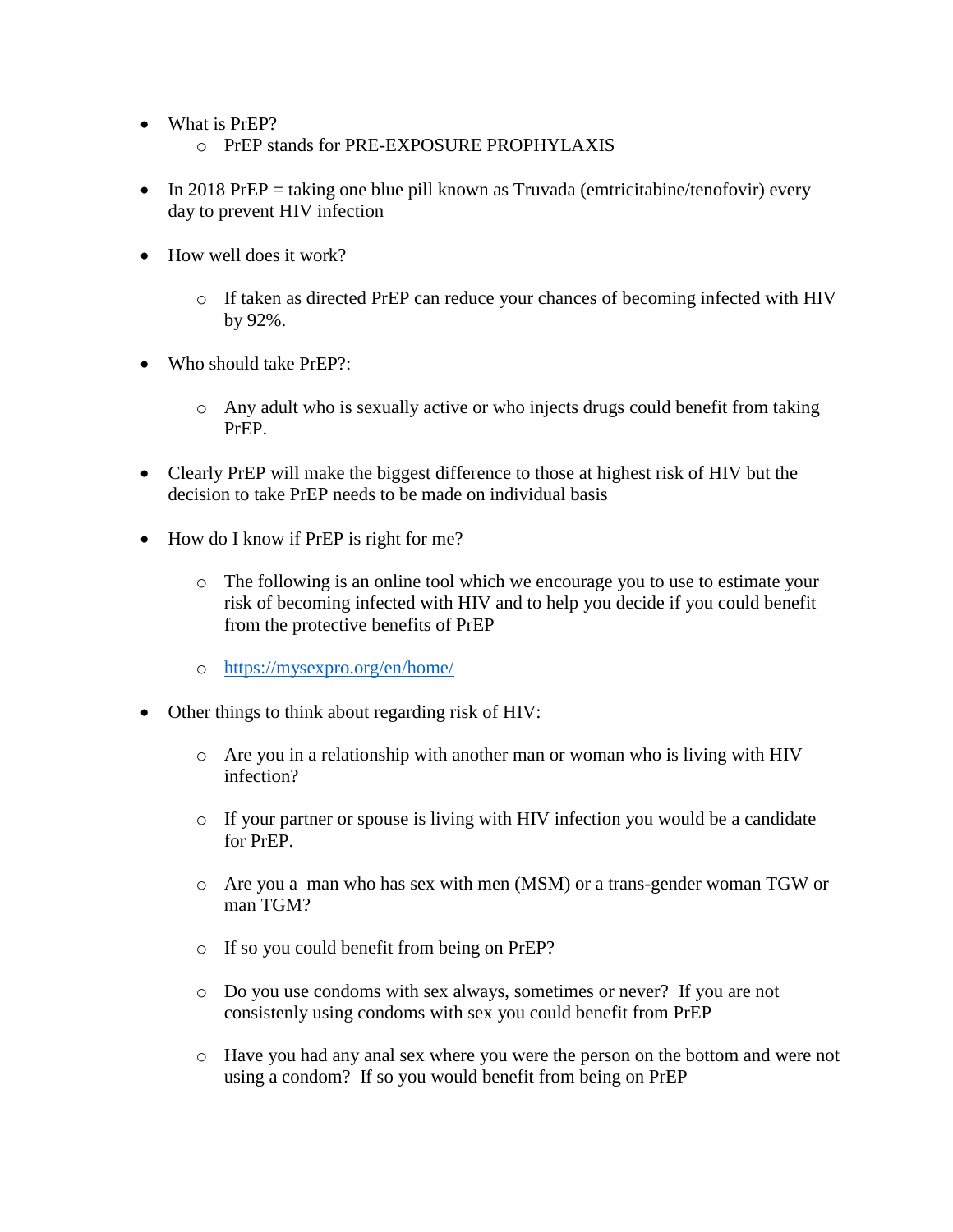- o Have you been diagnosed with a sexually transmitted infection: gonorrhea, chlamydia, syphilis, HPV or trichomonas? If so you would benefit from being on PrEP
- o Have you used cocaine, methamphetamine or injectable drugs such as heroin or other opiates?
- o Do you drink alcoholic beverages several times a week?
- o Have you had more than FIVE different sexual partners in the past 6 months (even if you used condoms 100% of the time)? If so you could benefit from taking PrEP
- o Do you have sex for money or in exchange for other favors?
- o Are you Black/African American or of Latino/Latina heritage?
- o Do you live in an area that has high prevalence area for HIV such as the Southeast including Greensboro or other part of North Carolina?
- What side effects could I have from PreP?
	- o Most people have very little side effects from taking Truvada for PreP, though some experience mild nausea and diarrhea when first starting the medicine
- Wil my insurance cover PrEP medication?
	- o Most insurance plans will cover PrEP (Truvada) and if not Gilead has programs to assist with covering the cost of Truvada.
- If I don't have insurance can I get PrEP?
	- o Cone Health Foundation is funding a program to provide PrEp to uninsured patients with PrEP
- Are there any research studies for PrEP?
	- o Yes there are and there is one at Cone Health at RCID: link to HPTN study
- Will PrEP protect me from other Sexually Transmitted Infections (STI's)?
	- o NO, While Truvada is very effective at preventing HIV infection it cannot prevent infection with gonorrhea, syphilis, chlamydia, HPV.
	- o To protect yourself from these infections you need to use condoms and make sure that you and your sexual partners are tested for and treated for these STI's.
- If I have hepatitis B can I be on PrEP?
	- o Yes you can, but you will need to discuss this with your health care provider. If you have hepatitis B infection and you start on PrEP (Truvada) the Truvada will